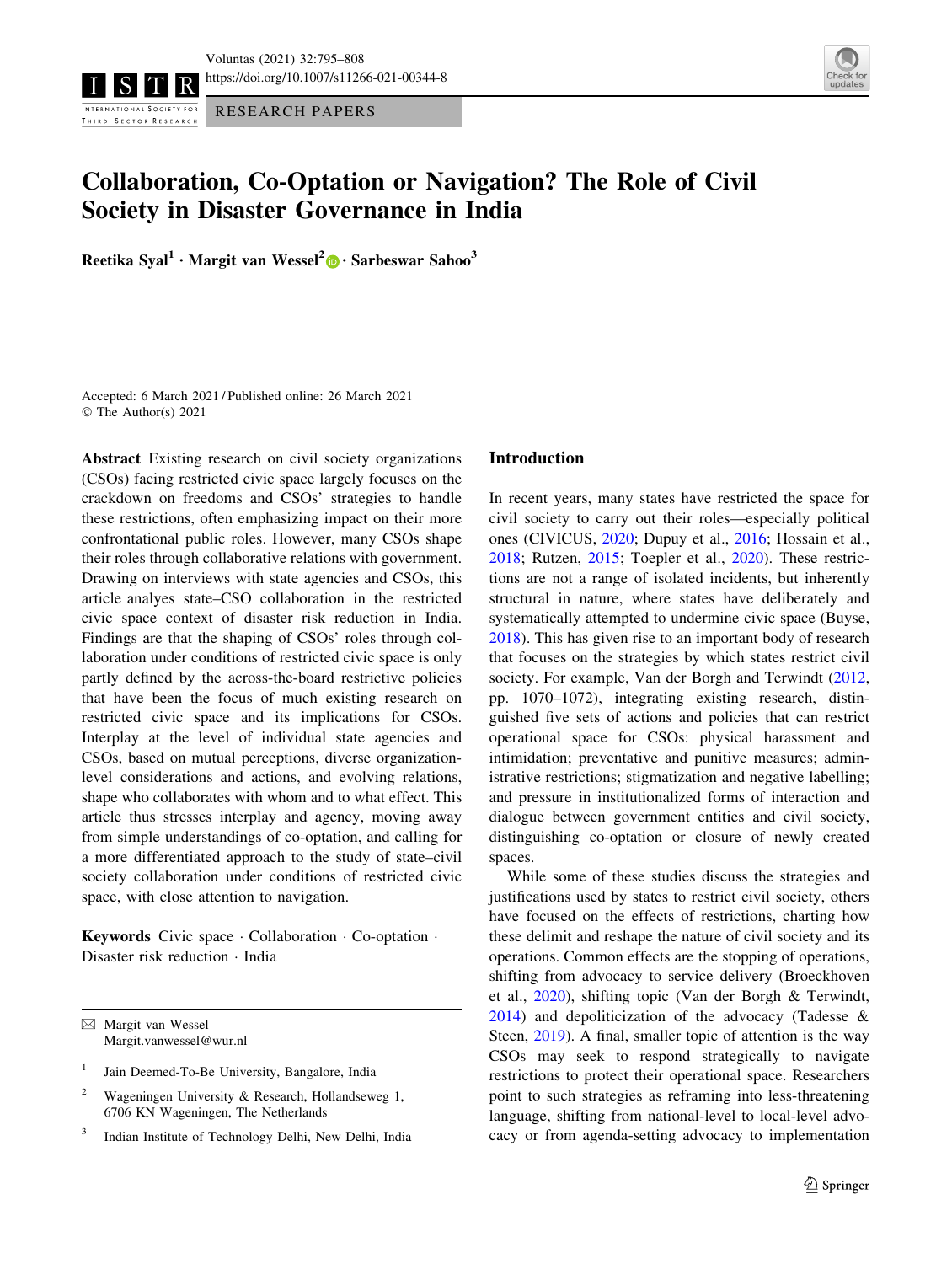(Fransen et al., [2020\)](#page-12-0), the management of visibility (Van Wessel et al., [2019\)](#page-13-0) and the building of trustful relations with state actors (Tadesse & Steen, [2019](#page-13-0)).

Much of this research focuses on restrictions as damaging the claim-making role of civil society (Toepler et al., [2020](#page-13-0)), which is often executed in the public sphere and sometimes in consultation with government agencies. Work on the crackdown on civic space raises doubts about whether this role, essential for civil society's contribution to articulating and promoting alternatives (Bebbington et al., [2008](#page-12-0)), and including less-heard views and interests can be executed in many contexts today, especially considering how restrictions obstruct autonomy and silence challenging voices. The constraints on civic space are often selective, with new restrictions mostly affecting human rights defenders, social movements, and marginalized and disempowered groups (Hossain et al., [2018](#page-12-0), pp. 7–8, 14; Skokova et al., [2018](#page-13-0)). Previous work on this topic has largely focused on restriction of freedoms (e.g. of expression, association, and assembly) and their expression through, for instance, confrontational advocacy strategies in the public sphere, where regimes are openly challenged (Lewis, [2013](#page-12-0)).

Notably, much of this research, taking autonomy and voice as central to the discussion, does not go much into what happens in collaborative relations between states and CSOs, even as collaborations are common. The attention that is there mostly concerns the nature and implications of co-optation: situations in which CSOs are allowed to participate within fixed limits in processes of policy formulation, decision-making and implementation, while denying participants significant influence on fundamental decisions (Wischerman et al. 2018, p. 98). There is also attention for legitimation roles, in which CSOs through their contribution to meeting societal needs and legitimating state ideology legitimize and thereby strengthen the state (Skokova et al., [2018](#page-13-0); Toefler et al., [2020\)](#page-13-0).

While some of this literature seeks to develop broadly applicable typologies of e.g. motivations, roles and implications (Toepler et al., [2020\)](#page-13-0), some of it (also) emphasizes the need to look closely to the interplay that can be found in specific cases and contexts, zooming in on the role of agency and manoeuvring of individual state agencies and CSOs (Spires, [2011](#page-13-0); Heiss, [2017;](#page-12-0) Wischerman et al. 2018).

It is here that we seek to contribute, exploring the idea that for CSOs that collaborate with the state, their roles will at least partly take shape through the interplay between state and CSOs and the possibilities offered by the relations. Our starting point is that in day-to-day governance, individual government agencies and CSOs entering into collaboration engage with each other at a level where interests and agendas converge. Personal perspectives and interdependencies, and diverse forms of relating may also come into play. In this article, we investigate how state actors and CSOs relate to each other as collaborators within a context of restricted civic space. Using disaster governance as a case, we ask: How does state-civil society interplay shape CSO collaboration in disaster governance in India? We answer this question through the following sub-questions: what roles do state agencies assign to CSOs? What criteria do state agencies use to select CSOs to work with? What roles do CSOs take up in the collaboration, and how do they navigate the possibilities of these roles considering their own agendas?

### State–Civil Society Relations

It is widely acknowledged that the role of civil society in constituted in its relation with the state. Since Hegel, states have enjoyed supremacy in the public sphere and are placed above civil society. Much civil society literature stresses its autonomous role as a countervailing power. However, as Chandhoke [\(2001,](#page-12-0) p.8) notes, 'the very state that civil society supposedly positions itself against, enables the latter in the sense that it provides the legal and the political settings for the sphere to exist and maintain itself'. In other words, the state acts as a precondition for the existence of civil society. Considering the importance of states, Krygier, [\(1996\)](#page-12-0) argues that 'strong' and 'facilitating' states are a prerequisite for the growth and functioning of civil society. For him, states may be strong in various ways. For example, despotic and authoritarian states obstruct civil society by preventing it to emerge or suppressing it when it has already emerged, as civil society challenges the legitimacy of these states. This was evident in 1970s and 80s in former communist states of Eastern Europe and Latin America (O'Donnell & Schmitter, [1986;](#page-12-0) Sahoo, [2013\)](#page-13-0), and continues in countries like China and Russia and lately Hungary, Poland and Turkey. By contrast, liberal democracies are examples of strong, facilitating states, which provide favourable conditions for the emergence and growth of civil society. For Krygier ([1996](#page-12-0)), while strong obstructive states like authoritarianism are detrimental to civil society, weak states are no better; they lack the basic rule of law that is required to protect the autonomy of civil society. Other literature stresses interdependencies between state and civil society, with the state requiring civil society's recognition as legitimate power-holder, and its collaboration in meeting societal needs (Heiss, [2017](#page-12-0)). More generally speaking, civil society is widely considered a necessary element for inclusive and democratic development, with main and often interconnected roles including service delivery, capacity strengthening, knowledge production, advocacy and collaborative roles in governance, and mobilization and organization of societal groups around issues and interests. While not often embracing all of these roles, states commonly allow for CSOs to play some important development roles, especially when state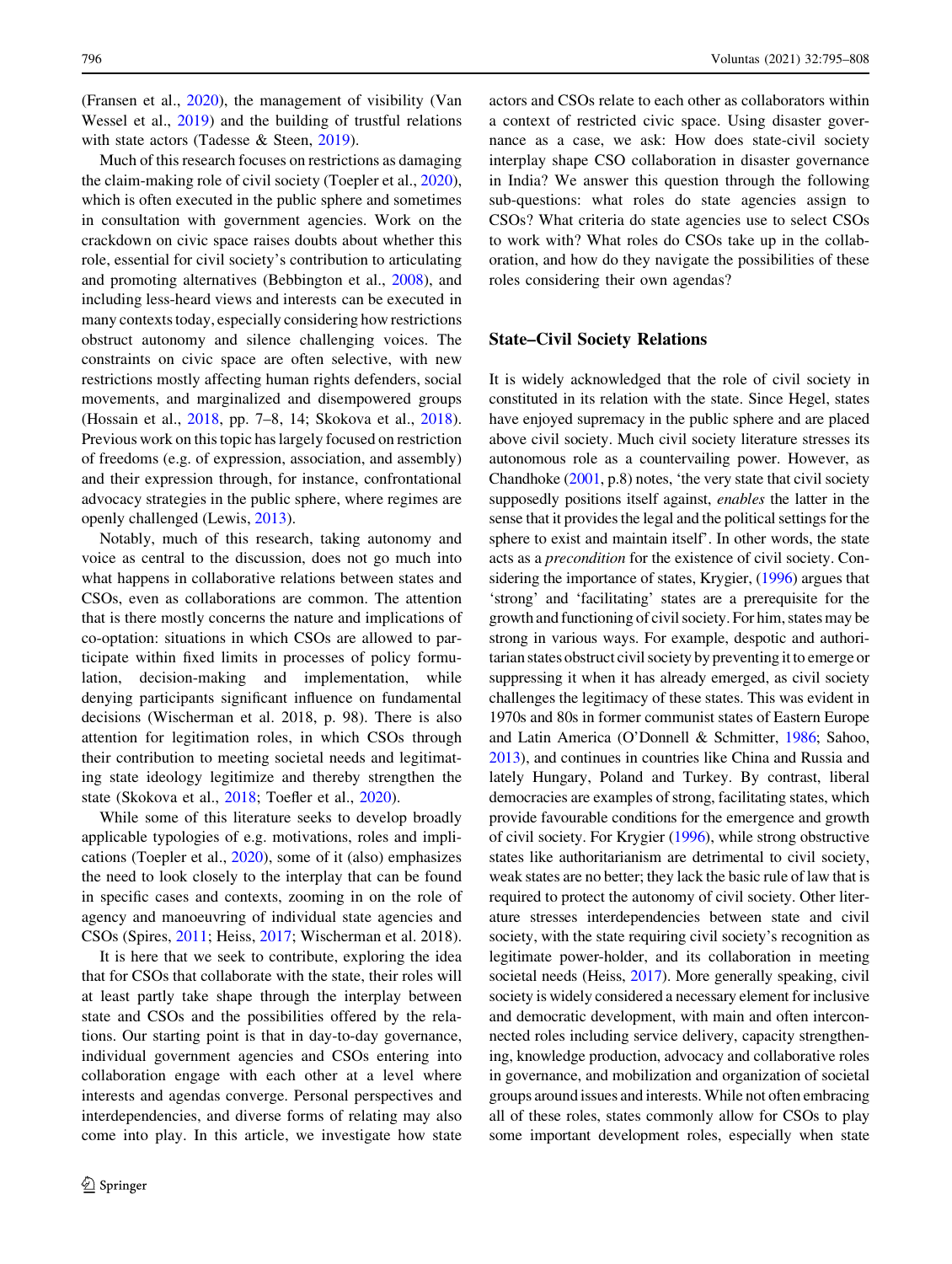capacities to provide key services are insufficient (Lewis et al. 2021).

At the same time, the diversity of civil society and the manoeuvring of that diversity by the state are important dimensions of the interplay between state and civil society. In general terms, literature already points to considerations that may come in for states. States often find an active, engaged and empowered civil society threatening (Weinstein & Christensen, [2013\)](#page-13-0). States may perceive a threat coming from 'uncivil' elements within civil society that may hinder democratic development or the state as such (Amarasingam et al., [2020](#page-12-0); Chambers & Kopstein, [2001](#page-12-0); Krygier, [1996;](#page-12-0) Sahoo, [2013](#page-13-0)). States may also avoid collaborating with and suppress CSOs that question their specific development model (see e.g. Talukdar, [2018](#page-13-0)). Christensen and Weinstein (2013) add that regime vulnerability is a strong predictor of restrictions on civil society. Furthermore, longer-term developments in the way civil society manifests itself can shape ways of relating in new directions. For example, developments include democracy promotion (i.e. CSOs questioning state policies); development cooperation (i.e. CSO autonomy owing to foreign funding); and information and media technology (i.e. anti-state mobilization through social media) may lead states to constrict civic space. Terrorism, counter-terrorism and securitization (i.e. security justifications) may also lead to such constricting (Buyse, [2018](#page-12-0), p.974). States are thus selective in their approach in collaborating with CSOs, acting on their understanding of state and civil society roles as well as analysis of civil society and its behaviour in relation to the state.

### State–Civil Society Collaborations

Existing literature on state-CSO collaborations in conditions of restricted civic space mostly focuses on the implications of collaboration with authoritarian and hybrid states (combining democratic institutions and repression) for CSOs' roles. Co-optation is a commonly discussed risk, which has been discussed mainly in terms of CSOs providing services in line with the state's goals (Lewis, [2013](#page-12-0); Spires, [2011](#page-13-0)). Thus, CSOs do not necessarily contribute to democratization (Lewis, [2013\)](#page-12-0) and may actually work against it. Collaboration is mainly considered as one more way in which CSOs' role voicing societal views and demands gets diminished, while at the same time establishing some ways to serve society through collaboration. CSOs may be motivated in this by a wish to balance between mission-driven and instrumental needs (Heiss, [2017,](#page-12-0) p. 269; Giersdorf & Croissant, [2011\)](#page-12-0). Lorch and Bunk [\(2017](#page-12-0)) provided an overview of how states may use CSOs to legitimate authoritarian rule: CSOs offer a facade of democracy, where organization is permitted but space for critique is limited, embedding civil society in bureaucratic practices. By complying with and adapting to constraints so that they can act effectively, CSOs reaffirm the authoritarian order and potentially contribute to its legitimacy, Lorch and Bunk argue. CSOs may also strengthen the regime discourse, while critical CSO voices are suppressed (Lorch & Bunk, [2017,](#page-12-0) pp. 990–991). At the same time, when CSOs use available avenues for limited participation, social discontent is depoliticized and channelled into forms of collective action that provide learning about pressing demands and facilitate responsiveness without threatening the authoritarian or hybrid state. Through service delivery, CSOs may also contribute to meeting fundamental social needs not met by the state apparatus.

While this literature suggests careful assessment and management of CSO roles by the state, a few publications show similarly careful assessment and management from CSOs' side. Spires [\(2011](#page-13-0)) shows how 'illegal' CSOs in China engage local officials to be able to do the service delivery work they want to do 'constructing a relationship that is symbiotic in that CSOs are looking to meet social needs, while government officials, especially at the local level, seek to make sure all 'problems' in their jurisdictions are dealt with in ways that do not attract unfavourable attention from their higher-ups' (p. 12). Tadesse and Steen, [\(2019](#page-13-0)) similarly show how CSOs in Ethiopia navigate civic space by working on their individual position with state actors, for example by seeking to enhance their autonomy through building strong relations with state actors who can help ease state control. Kulmala, ([2016\)](#page-12-0), writing about CSOs in Russia, shows how ostensibly apolitical, serviceoriented organizations, within these roles, can still be seen taking up political roles, for example by creating new services for ignored groups like HIV-positive mothers, or articulating and thereby politicizing issues like domestic violence. Importantly, these roles develop in interconnection with service work.

These publications indicate that relations between states and CSOs, and thus CSO roles, develop in interplay (cf. Pauly et al., [2016\)](#page-12-0), and collaborations can offer possibilities, also in authoritarian and hybrid states. In present conditions of increasingly constricted civic space, these questions are important in light of challenges of inclusive development. Recent literature does approach the role of associations in authoritarian and hybrid contexts as complex, taking these as 'polyvalent', and stressing the importance of taking a 'theoretically grounded, power-focused, and relational perspective', and of studying the complex relations and interactions between state and society (Wischerman et al., 2018). However, questions of interplay have thus far hardly been addressed in ways that consider the sensemaking of state and CSOs at the level of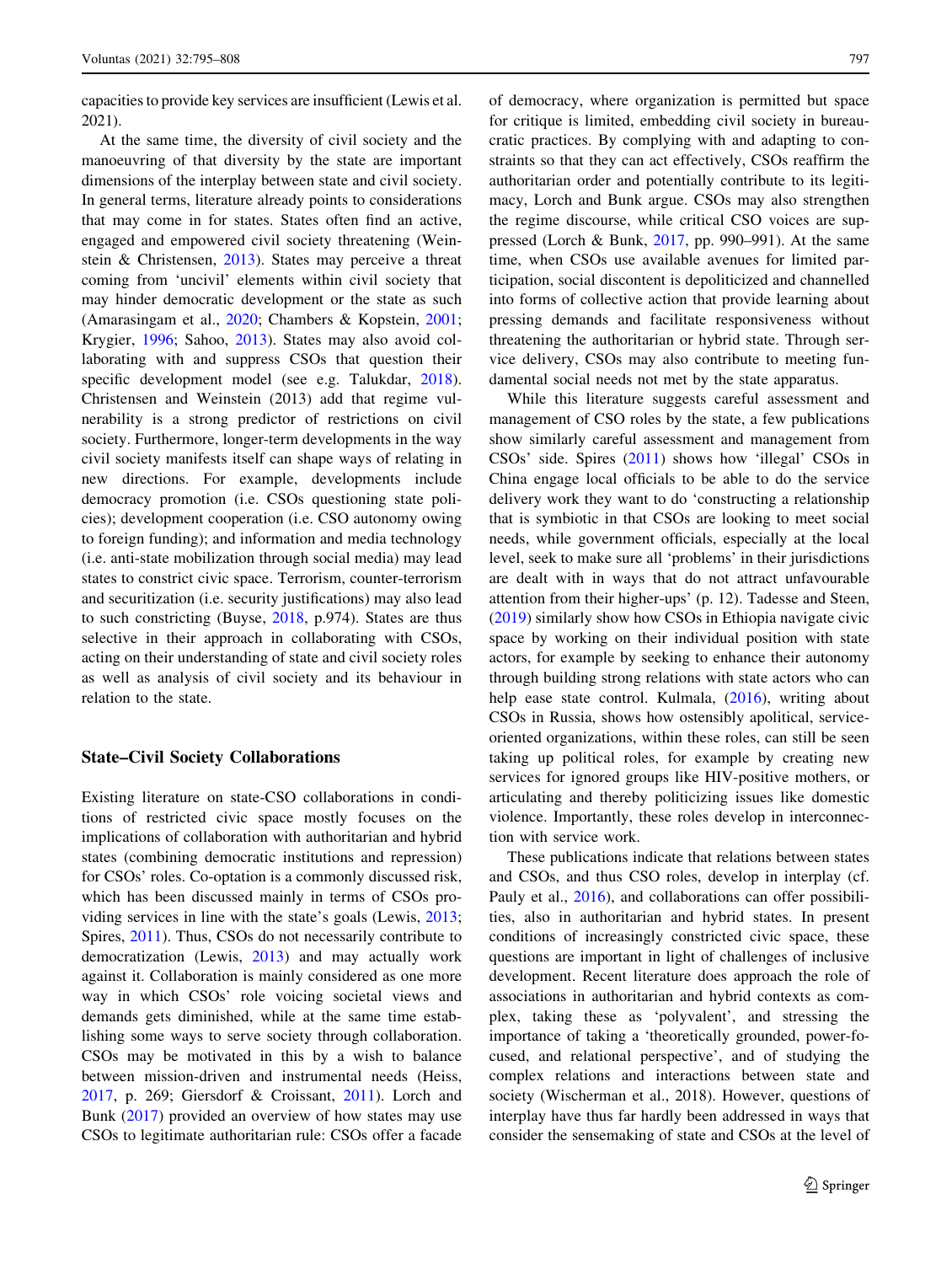individual relations between CSOs and state agencies in contexts of collaboration—while relations and thus possibilities may typically develop exactly in such situations.

## Case and Methods

For this study, we selected India as a case that has a thriving and diverse civil society (Van Wessel et al., [2018,](#page-13-0) [2019,](#page-13-0) [2020;](#page-13-0) Katyaini et al., [2021\)](#page-12-0). While state-civil society relations in India have undergone several transformations under different political regimes—ranging from confrontation and cooperation to co-optation—most recently civic space is facing heavy restrictions (Chakrabarti et al., [2018](#page-12-0)), as we will discuss below. Despite such restrictions, collaboration between state and civil society is common. We selected the domain of disaster governance as one in which the state's and CSOs' agendas converge on many fronts but where there are also substantial differences. Many CSOs advance agendas differing from the state's regarding, for example, the importance accorded to the rights, interests and inclusion of marginalized and vulnerable groups such as tribal populations, Dalits, and women (Katyaini et al. 2020; Van Wessel et al., [2019](#page-13-0)).

We conducted fieldwork in the two states of Bihar and Gujarat and in the capital Delhi. Both Bihar and Gujarat are prone to multiple hazards. Bihar is mostly affected by floods, earthquakes, and droughts. Because of sedimentcarrying perennial rivers originating in Nepal, 28 districts in the state are vulnerable to flooding in the monsoon months. Moreover, 32 districts of Bihar are vulnerable to earthquakes because of their proximity to the Himalayan tectonic plates in the Bihar–Nepal border area and the Gangetic plains. Gujarat is vulnerable to floods, earthquakes, droughts, cyclones, and other natural and manmade disasters. The 2001 earthquake in Bhuj, Gujarat, was a catalyst for establishing India's first State Disaster Management Authority (SDMA) in Gujarat and eventually resulted in the formation of the national-level NDMA. In both Bihar and Gujarat, the SDMAs have developed State Disaster management Plans (DMPs) through which disaster governance activities are implemented. For our study, these two states offered different governmental and CSO contexts, facilitating the analysis of patterns in the data between the states.

In each state, we interviewed staff members from two key state-level government agencies involved with disaster governance (Bihar: the Bihar SDMA and the Disaster Management Department; Gujarat: the Gujarat SDMA and the Gujarat Institute of Disaster Management). We also interviewed staff members from two key Delhi-based national-level authorities involved in disaster management (the NDMA and the National Institute of Disaster Management). The interviewees also included staff members from

four Indian CSOs and three international NGOs working with government agencies on disaster management at the national, state, and/or district level; a consultancy agency; two intergovernmental agencies; and the secretariat of a national-level platform for governmental and non-governmental actors working on disaster governance. Finally, interviews were conducted with two former government employees who had been part of an SDMA and the NDMA and had worked extensively in disaster governance collaborations with different agencies and stakeholders. For confidentiality reasons, we have anonymized the names of the interviewees and CSOs. In total, we conducted 30 interviews with government officials and 12 interviews with CSO staff. Fieldwork was conducted August–December 2018. Using ATLAS.ti qualitative data analysis software, we analysed the data to identify patterns concerning the roles state agencies assign to CSOs, the criteria state agencies use to select CSOs to work with, the roles CSOs take up, and the ways CSOs navigate the roles offered by the state.

#### India and State–Civil Society Relations

Historically, relations between the Indian state and civil society have varied. The Nehruvian state of the first decades after independence in 1947 provided active political and financial support to CSOs, but civil society then suffered during Indira Gandhi's regime (1966–1977). The state experienced a growing crisis of governability and legitimacy, and several civil society movements emerged opposing Gandhi's rule, which led her to institute a state of emergency (1975–1977) and enact several laws restricting civil society's activities. However, soon after the 'Emergency', civil society was actively encouraged and supported by the Janata government (1977–1980). After assassination put an end to Indira Gandhi's final stint in power (1980–1984), the subsequent government of her son Rajiv Gandhi further promoted CSOs, making them active partners in inclusive development. However, since then, under neoliberalism, the Indian state has become increasingly intolerant towards civil society groups that oppose the government's market-driven development agenda. The Indian National Congress and the Bharatiya Janata Partyled governments of the past decades have taken different approaches to dealing with CSOs and marginalized communities. During their decade-long rule (2004–2014), the Indian National Congress tried to advance a form of 'inclusive neoliberalism'—'market-oriented accumulation strategies coupled with social policy interventions that aim to protect poor and vulnerable groups from marginalization and dispossession'—which has been replaced by 'authoritarian populism' under the Modi government (Nilsen & n.d., [2020](#page-12-0) pp. 2–3).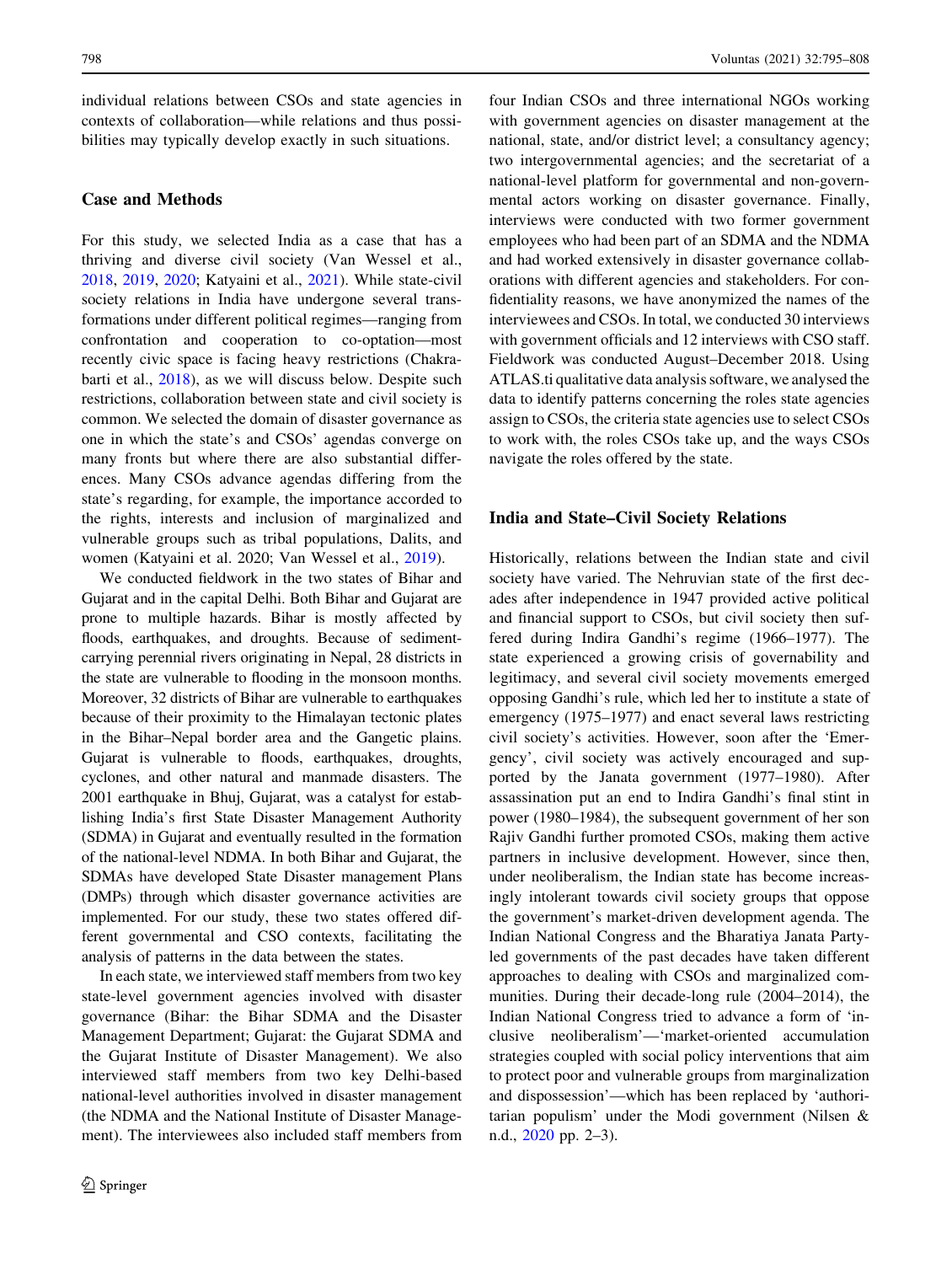While both the Congress and BJP governments have imposed restrictions on civic space, the extent of these restrictions has increased, and tightening of laws controlling CSOs' access to foreign funding has been an important policy instrument. In some cases, it has selectively enforced these laws, appearing to restrict mainly the actions of groups taking a critical stance regarding human rights or environmental issues (Talukdar, [2018\)](#page-13-0) and groups touching upon key economic interests. Stigmatization too has been made policy. These tendencies can be seen in the well-known instance of India's Intelligence Bureau accusing NGOs of 'reducing India's GDP by 2 to 3 per cent per annum, by campaigning against projects that the Indian government argued to be integral to economic growth' (Doane, [2016\)](#page-12-0). CSOs have also been put under surveillance, and raids on CSO offices have been repeatedly reported in the media (see e.g. [www.ndtv.com](http://www.ndtv.com), [2018](#page-13-0)). Thousands of CSOs' licenses to receive foreign funding have been revoked for non-compliance (Chakrabarti 2018). A United Nations report classified Indian laws as unacceptable because of the risk that they will be used to silence CSOs whose views differed from those of the government (Kiai, [2016,](#page-12-0) p. 3). CSOs challenging the state are commonly delegitimized as 'anti-national' (Chacko, [2018](#page-12-0)). Academic freedom and freedom of the press have also been restricted (Chakrabarti et al., [2018\)](#page-12-0). However, as different authors have noted, civic space does not shrink for all civil society actors affected to the same degree or in the same way (Hossain et al., [2018\)](#page-12-0). While specific CSOs, journalists, activists and academics are countered by the state, thousands of CSOs continue to operate in India, including those with views and interests that are not in line with government agendas. Demonstrations continue to take place, although these have been met with violence on several occasions. And many CSOs are involved with the state in collaborations (Van Wessel et al., [2018\)](#page-13-0). This begs the question how the differentiated relations are negotiated between the organizations involved. Disaster management is a domain where collaborative relations exist, while agendas and perspectives may differ, suggesting this domain as one suitable for the study of such negotiation.

### Disaster Governance in India and the Role of Civil Society

The government's main disaster management policy documents profess an integrative approach in which prevention, preparedness, risk reduction, resilience, and recovery are central. As part of the United Nations International Decade for Natural Disaster Reduction in the 1990s, India established the National Centre for Disaster Management in 1995 (now the National Institute for Disaster Management) to plan and promote disaster management training and research and to develop disaster management policies, prevention mechanisms, and mitigation measures. Additionally, a high-powered committee was set up in 1999 to assess India's disasters and disaster vulnerability. In January 2001, an earthquake in the Kutch district of Gujarat provided the government with an opportunity to establish formal disaster management institutions. The State Disaster Management Authority (SDMA) for Gujarat was immediately established, followed by the National Disaster Management Authority (NDMA) in 2002. The Indian Ocean Tsunami in December 2004 called attention to the need for a national disaster management act articulating the roles and responsibilities of all governmental agencies in a disaster. The National Disaster Management Act was formally passed by Parliament in December 2005, followed by the more detailed National Policy on Disaster Management in 2009 (NDMA, [2009\)](#page-12-0).

The National Policy on Disaster Management and the State Disaster Management Plans (DMPs) identify the roles, responsibilities, and expectations of all stakeholders, including government agencies, civil society, the corporate sector, and the media. These documents place the primary responsibility for disaster management on the state and its departments/agencies, but CSOs are regularly mentioned as stakeholders sharing this responsibility. While the CSO– government relationship is often defined as a partnership, most CSOs are involved in complementing roles (i.e. supporting capacity development, awareness raising, mobilization, relief, reconstruction, and rehabilitation) rather than representing groups or influencing policy development more broadly (Pal & Shaw, [2018](#page-13-0); Bahadur et al., [2016](#page-12-0); NDMA, [2016](#page-12-0); Gujarat SDMA, [2016–2017](#page-12-0); Government of Bihar n.d.). Policy documents provide no insight into state– CSO collaborations as they have developed in reality. The limited research available reveals that CSOs have played roles in disaster management, including roles involving interaction with the government (e.g. Chatterjee et al., [2010](#page-12-0); Vahanvati & Mulligan, [2017](#page-13-0)). These roles are generally in line with the assigned roles mentioned above, but a few previous studies (e.g. Jones et al., [2016](#page-12-0); Pal & Shaw, [2018](#page-13-0)) and some policy documents (e.g. Government of Bihar, [2016](#page-12-0)) indicate that development organizations also conduct advocacy. However, the existing research offers limited insights into the strategizing involved, or the dynamics of the relations involved.

## Findings

CSOs have been involved in disaster governance policy development and implementation in both Gujarat and Bihar, although different circumstances have shaped the two states' approaches to CSO collaboration. Our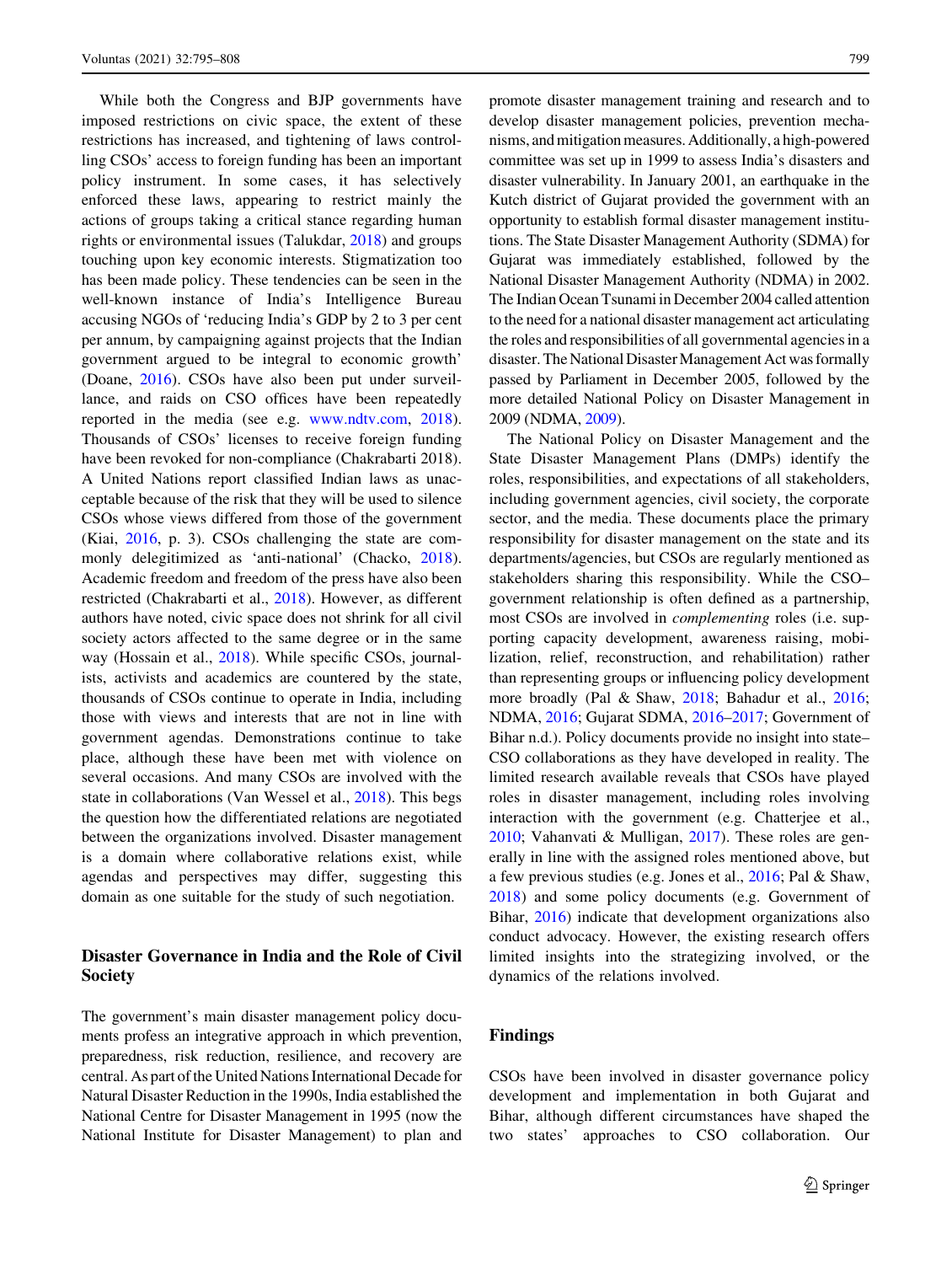interviews in Gujarat revealed a fairly well-established bureaucratic machinery for disaster management, with a long chain of command down to the district level. In line with the State DMP, each district has its own District DMP and a District Project Officer responsible for overseeing all disaster-related operations, including (1) formulating a District DMP for multi-hazard risk and vulnerability assessment; (2) building an incident response system in case of disaster; (3) arranging equipment and resources; and (4) maintaining a list of community-based organizations in the district that can be contacted during an emergency. The District Project Officers mainly implement following SDMA directives, along with local government institutions; CSO involvement occurs only at the local level. There are some formal collaborations between CSOs and the Gujarat Institute of Disaster Management arranged through memoranda of understanding, with CSOs undertaking research and training activities for the Institute. In Bihar, district authorities hold the major responsibility for disaster management, and the SDMA works with CSOs to formulate and implement activities. Most CSOs working on disaster governance in Bihar have come together to form a recognized inter-agency group in which they exchange ideas and represent interests collectively to the government. The Bihar SDMA has also commissioned the formulation of District DMPs to nine CSOs.

At the state level in Bihar and at the national level, we found ad hoc and variable engagement with CSOs. In both states and in the national-level agencies, we found that these hinge on practical concerns. Participants from the state agencies acknowledged that CSOs were stakeholders in the disaster management process, and most believed that collaborations with CSOs were important. In their practical dealings with CSOs, they viewed CSOs' contribution very specifically in terms of providing required functional inputs. There appears to be an invisible hierarchy of organizations, where experience and resources are highly valued, with the state partnering with organizations with international and interstate experience and seeking their input for policy and programme planning. Local and statebased CSOs engaged in partnerships fulfil implementation roles, drawing on and building community ties. Below, we outline the different roles assigned to CSOs by state agency staff and then discuss the interviewees' criteria for selecting CSOs for collaboration.

### CSO roles

#### Problem-Solvers and Innovators

The state agency interviewees had, to varying degrees, taken input from CSOs in the past, and they described CSOs as innovators and problem-solvers. They saw CSOs

as offering technical knowledge and resolutions to locallevel issues, which the CSOs were thought to know well. The state agency interviewees viewed CSOs as trying to develop innovative solutions and to showcase best practices for the government to emulate. CSO-generated ideas were sometimes taken up or at least considered. A midmanagement staff member at the national-level authority on disaster management asserted that, 'For collaboration, the government looks for technical expertise, and to scale things up they need human resources and manpower. In the government sector, everyone has administrative or secretarial competencies. We need to outsource the work for technical expertise'. State agencies need assistance from national and international organizations, CSOs, and experienced individuals to advance disaster governance. In an interview, a senior manager of a state disaster management institute commented on such collaborations, saying, '[…] I need to have specialists, and all these people [CSOs] are experts and specialists in different areas. This is the only way to go ahead'. Technical service provision is thus where CSOs' research and analytical work come into disaster governance. On this topic, a researcher working on training and capacity building at the National Institute for Disaster Management in Delhi made the following comments:

We have called practitioners from various non-government organizations, lawyers, and medical practitioners and so on, who have done good work and have experience in the field, to be resource persons [...] We want to showcase best practices, and we call people who will be relevant for the programme we are conducting.

Likewise, an official from Gujarat stated, 'We have the Hazard Risk and Vulnerability Assessment prepared by a CSO for the whole state. We believe that the practicality should meet theory'. Another senior official said it was 'important to have the possibility of new innovations which can be scaled up. So, if the CSO is offering something new and sustainable, the government is willing to take it up if it sees merit'. In this way, owner-driven reconstruction has been taken up following disasters. Under this approach, after a disaster, homeowners source their own reconstruction materials with governmental funding, allowing them to design disaster-resistant houses in consultation with CSOs collaborating with the government in their region. Ownerdriven reconstruction hinges on state–CSO collaboration and values inclusiveness, with CSOs taking a leading role. Technical expertise and CSOs' values such as inclusive development can thus be integrated into policy development and implementation. However, state agencies consistently frame CSOs' 'technical' contributions in terms of their problem-solving nature rather than these values. Notably, state agencies do not necessarily make significant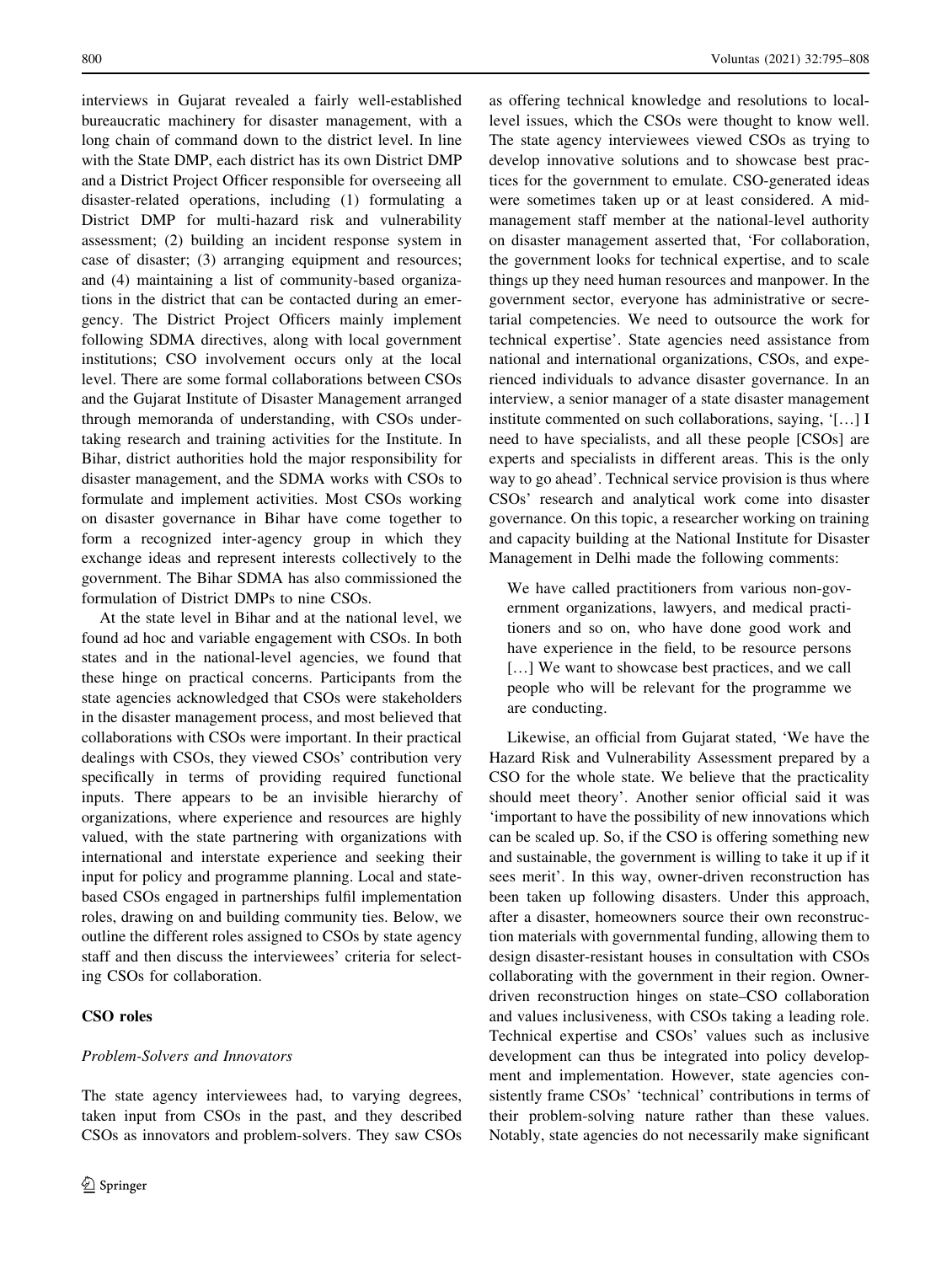distinctions between different types of non-state actors, seeing knowledge institutes such as the Indian Institutes of Technology, intergovernmental agencies, and CSOs alike as sources of knowledge.

### **Translators**

CSOs were also seen as translators. First, because CSOs worked at local levels, some were seen as well versed in local languages and able to deliver the state's message to the people more clearly than the state itself could. Second, CSOs were seen as intermediaries between the government and the people, providing two-way feedback. A state authority staff member noted that 'NGOs have a better rapport with the communities. They are able to communicate in the local language. In our department, most of us are not from this state […]'. State agencies also relied on CSOs for translating books, manuals, and modules created by the national authority, customizing these materials by translating them into the local language and gearing them towards the local context.

### Implementing Agencies

The state also considered CSOs to be implementing agencies. An SDMA staff member asserted that 'The ground-level implementation of all our programmes happens through civil society. We make the policy and plans, and they implement it for us'. Many CSOs have been called upon by government agencies to carry out awareness-raising programmes such as hospital safety and mock drills for hazards, especially in large companies and industrial areas. A district-level official from Gujarat said that 'Many agencies are given [the] responsibility to carry out these trainings and activities […] because the government has no manpower. These agencies do the work on our behalf; we just approve which agency will carry out the work'.

### Extra Hands

CSOs' work was also possible because the government saw them as resourceful 'extra hands'. These organizations were seen as having the necessary manpower and resources to provide last-mile connectivity, where the government often fell short. The CSOs' flexibility and experience in the field were thought to expedite the governance process. According to a mid-level management official from one of the SDMAs, 'It is important to work with CSOs and NGOs because the state cannot reach everywhere. These organizations have the people, resources, and reach through which they help the state'. A national-level mid-management official noted, 'We work with NGOs/CSOs in projects where we need technical support and human resources […Programmes] cannot be run without [the] help of different agencies'. CSOs are thus seen as able to augment the state's efforts.

### Criteria for CSO Selection

In the interviews with state agency and CSO staff members, we found that state agencies use relational, organizational, and performance criteria in CSO selection.

#### Relational Criteria

We identified three specific relational criteria, which concern CSO–government relations: trustworthiness of the CSO, working in complementarity with the state while being non-threatening, and contributing non-governmental financial resources. First, in the state's view, the CSOs with which they collaborate should be trustworthy. This appeared to mean that collaboration should not have undesirable implications for the government. An international NGO representative provided an example of this:

If we ask for information that the government considers sensitive, they know that we will not release it to the media or misuse the information. For example, if during floods we ask which are the most affected districts or blocks so that we can extend our services there, they may tell us, but they may not be in a position to release this information to the media. It might become a political issue [...]

CSOs are also expected to complement the state's work by helping to fill gaps, while avoiding being threatening to the state, meaning not contesting the government's claims and having no history of radical thought or anti-state protest. Some interviewed CSO staff members asserted that the state does not want open opposition to its work and that CSOs able to understand and comply with this can win the state's trust. The CSOs were sensitive to this issue, and many altered their approach to make themselves more relevant and visible to the state, moving away from confrontation and towards more collaborative relations with the state. A representative of an international NGO in Bihar summarized this as follows:

Earlier, NGOs were of an activist type; zaraa sa kuch hua to jhanda-danda lekar nikal jaate the [with a little bit of provocation, we all used to take out flags and be ready for a protest]. But now the approach has changed. We do not compete with the government. We supplement their work.

A third dimension of relational criteria involves the capacity of some CSOs to work with non-governmental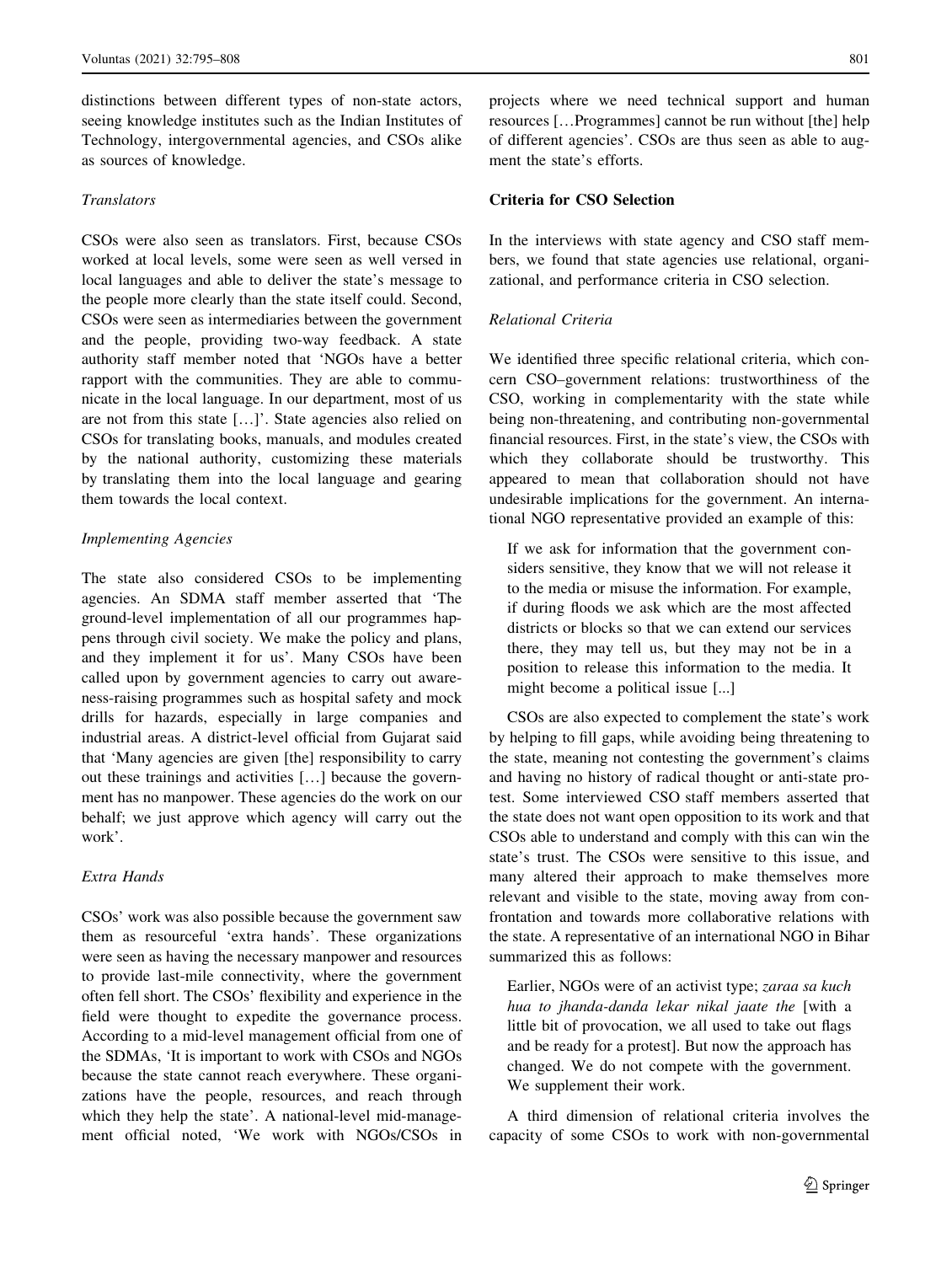resources, which, in addition to being financially helpful to the government, also helps disaster governance to proceed in a more timely and flexible way. All governmental funding, regardless of urgency, must go through a tendering process. A former SDMA civil servant explained this as follows:

For work in the government, funding provisions are outlined […] Funding or money is important to sort out beforehand because, for the government, money means accountability and transparency in its spending. Since they are dealing with public funds, everyone has a right to know where it is being spent.

CSOs working with non-governmental funding and/or with access to local resources such as fishing boats (for rescue operations) can bypass the arduous and time-consuming tendering process. Describing this situation, a senior national-level official said, 'They [CSOs] should have the adaptability to dovetail the capacity of the government and the local resources because the government will always go by a standard procurement procedure to get any material required'. Formal work with the government operates through memoranda of understanding and expressions of interest, where both parties list specific objectives and outline the funding modalities, but some organizations prefer to work without governmental funding. However, most interviewed CSO representatives did not express this preference. Whereas international NGOs, intergovernmental agencies, and other large NGOs and CSOs, as specialized institutions with multiple intellectual and material resources, might be able to work without government funding, local NGOs and smaller district- or community-based organizations are not in a position to do this.

#### Organizational Criteria

The second set of criteria concerns CSOs' reputations. Government agencies require CSOs to be effective and efficient, and to have non-criminal and 'non-partisan' ways of working. A representative of an international NGO in Delhi articulated this as follows:

The reasons that the government works with any CSO is, to put it in a nutshell, what values you bring to the table. It is not only about what work you do, but also how you deliver the things you have promised. The government is aware of all organizations, but the ability of an organization to encapsulate the learnings and provide the deliverables is important.

Many interviewees discussed CSOs' reputations in a similar way, and reputation was repeatedly described as a distinguishing feature for CSOs. A senior representative of

a Gujarat-based CSO described the importance of reputation as follows:

While working [for one of the projects], we got to know that the state agency referred to us as khul ja  $sim\text{-}sim<sup>1</sup>$  [...] They used to tell us that 'Everyone tells us the problems we already know about, and we want solutions. You offer that to us'.

Moreover, in light of the Indian government's crackdown on NGOs and CSOs, as well as the exposure of criminal offences taking place in a CSO-managed orphanage in Bihar in 2018, organizations were cautious in their dealings with government agencies and with other CSOs. They expressed an awareness that the government would not partner with them if their reputation became tarnished, which could happen because of non-compliance with norms or even interaction with other organizations labelled as troublemakers by the government.

#### Performance Criteria

The final set of criteria concerns CSOs' performance. Each CSO has its own expertise and themes. These eventually become its specializations—areas where the CSO has proven its quality—and several interviewees explained that being seen as having expertise in particular specializations was a main reason why government agencies sought collaboration with them. An intergovernmental agency representative said, 'The basis of the relationship depends on the faith that the government has in the organization's work, in the quality of work already showcased, and that they have proven themselves in the area'. Relatedly, other interviewees pointed out the importance of having done 'good work' in the field, which leads to a good organizational reputation for a particular specialization. Having done 'good work' was also seen to aid in gaining social acceptance in communities where the organization worked; this could, in turn, be important to government agencies, as discussed above.

Figure [1](#page-8-0) elaborates the various roles envisioned for CSOs by the state and the qualities the state looks for in selecting CSOs for collaboration. These roles and criteria provide a sense of the interplay between the state agencies and the CSOs, from the state's perspective. It is possible that the interviewees left out certain reasons for collaboration and overemphasized others, purposely framing their considerations in publicly acceptable discourse and including certain aspects for legitimation purposes rather than seeking to reflect their actual rationales. For example,

<sup>&</sup>lt;sup>1</sup> A colloquial phrase equivalent to 'open sesame', the magical phrase used to open a cave of treasures in the folktale of Ali Baba and the forty thieves.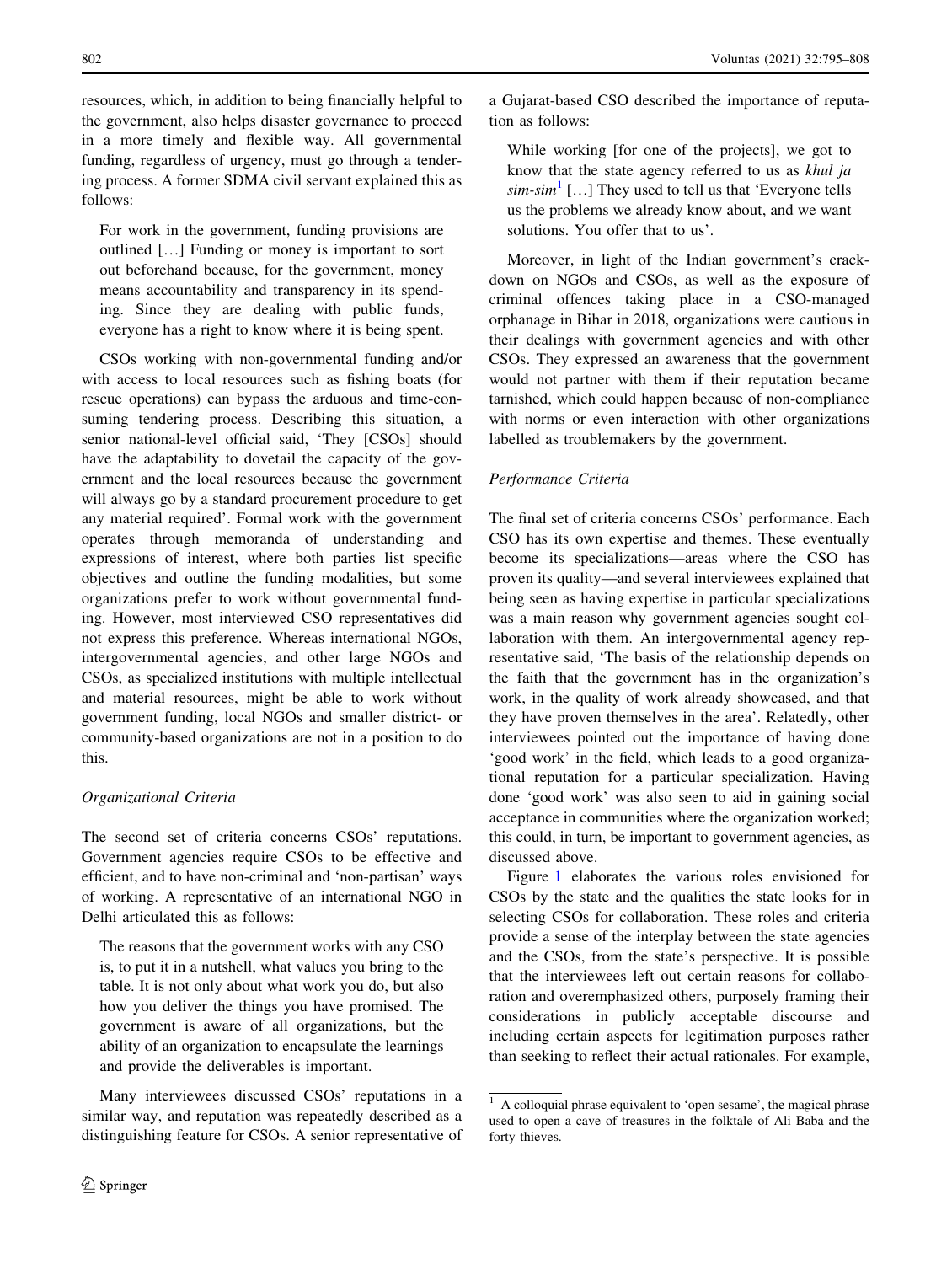<span id="page-8-0"></span>Fig. 1 State agency interviewees' assignment of roles for CSOs, and their considerations



we could not expect corruption-based criteria, which may be common (Asian Centre of Human Rights, [2013](#page-12-0)), to be shared easily and openly in our research interviews. However, the nature of the shared discourse is nevertheless telling, revealing at least the forms of reasoning interviewees appeared to see as publicly legitimate. It is similarly telling that scant space was given to CSOs' representative roles. Their roles as actors giving voice to society, contesting the state, and holding it accountable received little mention or were rejected. Instead, the delivery of politically unproblematic 'results' was described as important. The above discussions also bring to light CSOs' awareness of the roles and criteria considered most important for the state, as well as CSOs' sensitivity to these and their general will to mould themselves accordingly. The next section elaborates on the nature of state–CSO collaborations as understood by the interviewed CSO staff and describes how CSOs manoeuvred within the space offered by the state.

### CSOs' Collaborations with the State

Representatives of CSOs working with the state agreed that the space for civil society had been shrinking and was quite constricted at the time of the data collection. These organizations try to work within the space provided. Through collaborations, they develop different relations with the state, often through personal relationships with officials who are open to this and at least partially like-minded, and CSOs negotiate their roles within these collaborations. On the basis of our interviews with CSO staff, we constructed three ways in which CSOs working on disaster governance in India collaborate with the state. The distinctions between these approaches are not definite, and roles taken up by CSOs may overlap. Moreover, despite important differences between them, the three approaches to collaboration show significant similarities in how roles are defined by the state, with limited space for deviation from state agendas. At least some CSOs seek to work with these agendas to insert their own priorities to the extent possible, given existing constraints.

Working with the state. The first approach to collaboration is working with the state. Most CSOs working in partnership with the state reported constant communication with the state, providing technical input, giving feedback from the field, and participating in discussions to develop and improve policy. These CSOs thus have a constructive interface with the government, characterized by mutual learning. Here, CSOs' thematic and technical expertise comes into play most vividly. To push the government to bring about change in the governance process, CSOs share their experiences of negotiations and of steering/manoeuvring within the limited space available. In some cases, CSOs are brought into policy development processes to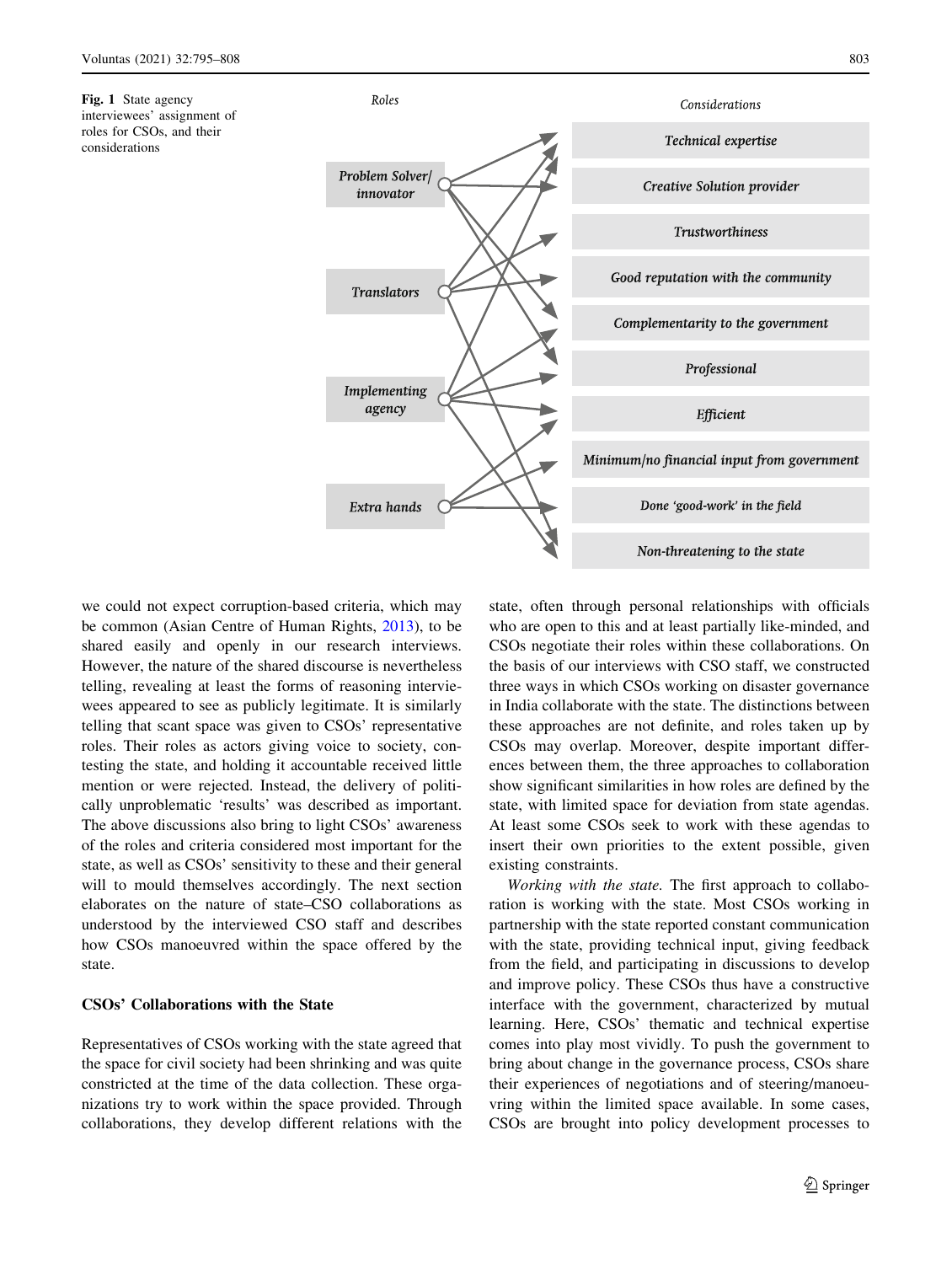provide policy advice. In other cases, interviewees argued that the idea is not to change existing policy, but rather to change its implementation to make the policy more meaningful. In this work, CSOs attempt to appear more relevant and interesting to the state, without directly challenging the government. From this perspective, field examples were seen as the best way for CSOs to convey their points. CSOs' experience in the field lends a sense of genuineness to their cases, and they use examples and best practices to support their arguments. This also demonstrates CSOs' impact in the field and helps to build state institutions' faith in the CSOs' capacity and the genuineness of their work. CSOs and the government may also share agendas, and CSOs can be brought in to help with inclusiveness, as seen in owner-driven reconstruction, as discussed above. Some interviewed CSO representatives stressed that their work involves advocacy, as they seek to advance their own (rights-based) agendas where they found the government's agenda wanting, with CSOs aiming, for example, for more inclusive housing reconstruction policies or better access to education during emergencies. Some CSOs thus did not feel that collaboration led them to relinquish their agendas. As one interviewee stated, 'We have never been an advocacy and activist kind of organization. But we have not given up on our rights-based approach'. Some CSOs pursuing rights-based agendas reported a certain amount of success, with the government taking up their ideas in some form. For example, the staff of a CSO working on gender-based violence, after learning that adolescent girls face an increased risk of trafficking during disasters, presented an evidence-based case for training on this topic for government officials, and this proposal was taken up. However, representatives from other CSOs were disappointed regarding their influence, expressing exasperation that governmental agencies 'take what they need' and ignore other input, thus treating the CSOs as vendors.

#### Working as the State

The second approach to collaboration, working as the state, involves policy implementation roles, where CSOs are authorized by the state to carry out particular activities on its behalf. Activities included in this type of collaboration are, for example, ground-level implementation of government policies, coordination activities, and the execution of various training programmes and mock drills. Here, CSOs are engaged mostly because of their innovative ideas and problem-solving capabilities. However, CSOs' roles go beyond those of implementing agencies. To some extent, CSOs tweak their roles in response to the state's expectations, acknowledging that questioning the government—as long as this is not done on public platforms—allows

suggestions and solutions to flow more freely. This approach allows CSOs to contribute their own expertise and innovative solutions and to negotiate with the state to open up space to pursue their agendas. An interviewee from a CSO in Gujarat said, 'We push our agenda in a gentler manner […] We ask difficult questions to government agencies. They are forced to think about the issues. There is a difference between contractual work and partnership'. CSOs thus engage the state in situations where the state is seen to fall short, questioning the state regarding its intent, implementation mechanisms, and capacity. It may also be possible to insert CSOs' agendas through the underthe-radar tweaking of activities. For example, representatives from one CSO explained that, when working on a project, they select districts in such a way to ensure the inclusion of certain disadvantaged populations, without confronting the government about inclusion. However, CSOs realize that that the state is itself stretched and cannot perform all necessary tasks, and their questioning is not intended to threaten the state.

### Working for the State

CSOs' role as translators connecting the state and communities emerges most clearly in working for the state, the third approach to collaboration. The state may commission work, such as creating a hazard risk vulnerability report, drawing up a District DMP, or customising national-level guidelines, with minimum state involvement. For example, CSOs may be asked to develop a District DMP because they know the local context and disaster risks, enabling them to tailor the DMP appropriately. Locally active CSOs have a key role to play here because they are seen and engaged and having a good local understanding and reach. Their local knowledge allows them to act as local-level translators, carrying out work assigned by the state and helping the state with last-mile connectivity. Their rapport with local populations, local knowledge, and language capacities facilitate making state plans meaningful for local conditions and communicating these plans to local people, while also inserting local needs into the process. CSOs' own perspectives may also be relevant here. An interviewee whose CSO had been involved in drafting District DMPs asserted, 'We do not implement the government's plan exactly. We try to give our own inputs for the District Disaster Management Plan'.

#### Space for CSOs as Representatives

Within the above approaches to collaboration, there appears to be some space for CSOs to bring in their own agendas. However, the state's agenda is leading in each role. In addition, the interviewees regularly expressed the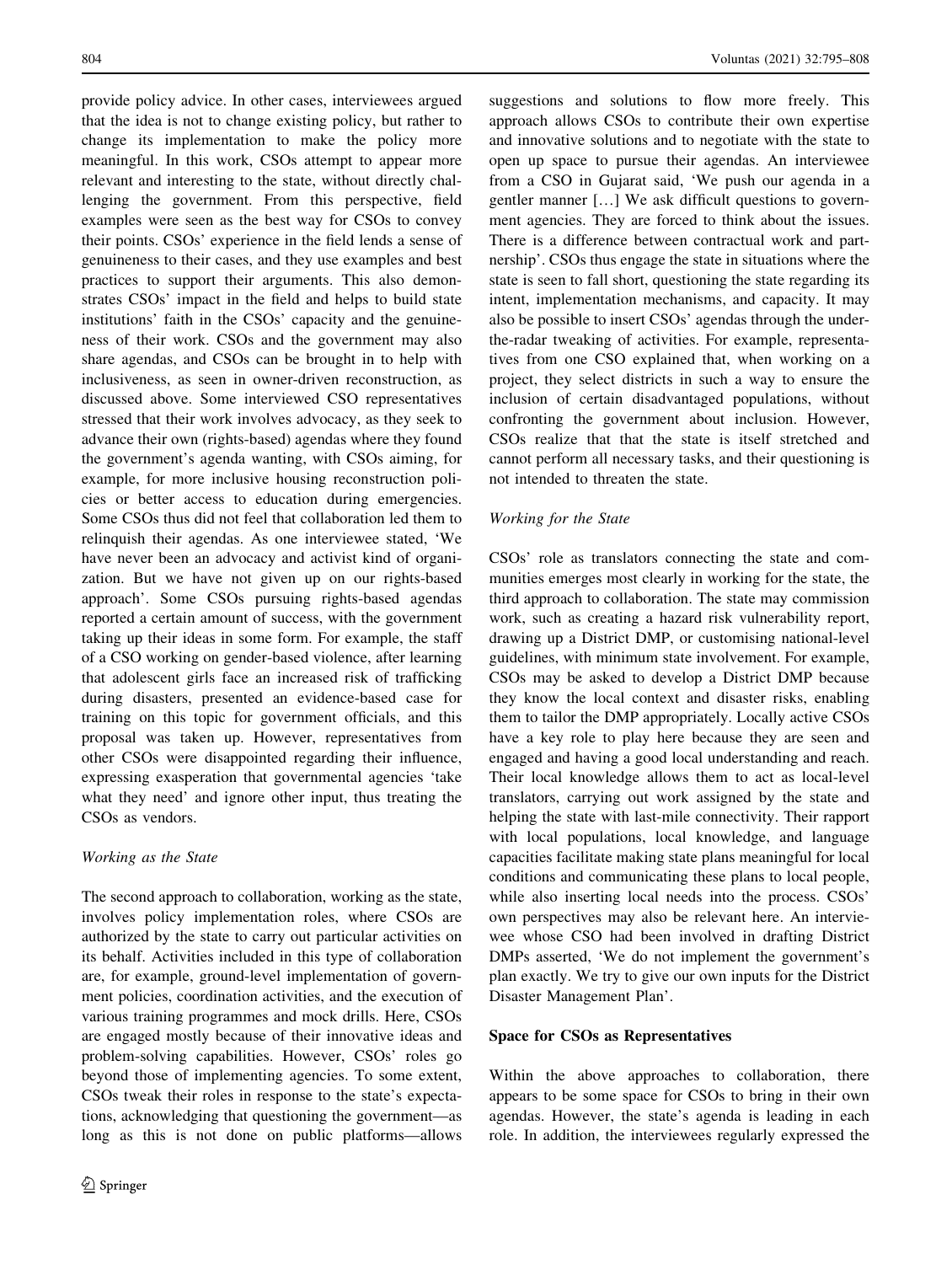importance of being on guard to avoid confrontation in developing and maintaining collaborations with the state. CSOs monitor the space available within the roles offered to them in collaborations and interpret the possibilities. The interviewees spoke of decreased trust between CSOs and the state, limited recognition of CSOs, a turning away from collaboration with CSOs in recent years, and the will of the state to control CSOs. To enable collaboration, the studied CSOs had at least partially adjusted to these new conditions. One CSO interviewee noted that they 'don't ask too many questions, but deliver the work'. The leading role of the state was also accepted: CSO representatives expressed that 'We are not competitors to the government' and 'We are here to complement the government, not to replace it or antagonize it'. Some CSO staff explained that their success in attaining trust, seen as the foundation for collaboration, was based on their performance: 'Our work becomes the basis for trust-building'; 'We have delivered on our promises'; 'The government looks for us because we are experts in the area'; and 'The basis of the relationship is the faith that the government has in the organization or the work already showcased'. CSOs thus tread carefully, understanding that any collaboration depends on their capacity to deliver on set expectations framed in instrumental terms. CSOs' representative role of giving voice to causes, interests, and viewpoints in society has not been entirely abandoned, but, at least among the CSO interviewees in the present study, fulfilling this role is contingent on creating possibilities within collaborations, accepting limits set by the state. We should note here, however, that outside of the 'invited' spaces of collaboration, representative roles may also develop, and likely more freely, in 'claimed', self-organized spaces outside of the realm of direct collaboration with the state, as recently shown by Katyaini et al., [\(2021](#page-12-0)).

### Discussion and Conclusion

The shaping of CSOs' roles through collaboration under conditions of restricted civic space is only partly defined by the across-the-board restrictive policies that have been the focus of much existing research on restricted civic space and its implications for CSOs. The interplay between specific state actors and CSOs turns out to be important for the shaping of CSOs' roles. This is where this paper's contribution to the debate on CSOs' roles in constricted civic space lies: in showing how interplay at the level of individual state agencies and CSOs, based on mutual perceptions, diverse organization-level considerations and actions, and evolving relations, shape who collaborates with whom and to what effect. Shedding a rare light on these relations at micro-level, our findings provide three main insights into the nature of the interplay involved. First, this interplay defines who has a chance to be in and for what purposes, through multiple selection criteria and the roles state actors offer to CSOs, and the sensitivity of CSOs towards these criteria and role offerings. Secondly, within collaborative relations, CSOs seek to comply but may also use the relations of trust that develop to insert elements of their own agendas. While pressure from the state limits space for representation that is critical of the state, collaborations may open space for the careful insertion of CSOs' agendas as interdependencies and trust develop, for the addition of expertise that advances the values of inclusive development, and for the under-theradar inclusion of multiple perspectives in policy implementation and in other areas. Co-optation seems to happen, but without CSOs necessarily relinquishing their agency and strategic acumen. The careful management of relations and forms of communication appears to be of key importance here. Third, the different roles of working, with, as and for the state may each provide different possibilities of inserting CSO agendas. Clear distinctions between 'types' of CSOs as oriented towards either service delivery or advocacy, loyal or independent, as seen in some existing literature (e.g. Toepler et al., [2020\)](#page-13-0) thereby turn out to be too crude as reality can be both more fine-grained and dynamic. While small-scale and limited to a single policy domain and context, our article hereby offers a novel angle towards researching the possibilities of CSO roles under conditions of restricted civic space; with more attention to the importance of interplay.

However, the findings also indicate the limits of the possibilities, and insights into this form a second way in which this paper contributes to the debate on civic space: the interplay only goes so far as the state allows, and the CSOs interviewed for this study appear to stay within the conditions the state imposes. State agencies in the domain of disaster governance work with CSOs when they think this is useful, asking of CSOs to show specific qualities and behaviour that are in line with these understandings of usefulness, while rejecting other qualities and behaviour often thought to be important to CSO roles, such as holding government to account. Based on these criteria, state actors offer limited roles for civil society, and CSOs in this context are sensitive to the criteria and role expectations. CSOs assess the space offered by the state and manoeuvre their interventions to maximize the benefit to all stakeholders, including the state, communities, people they seek to work for and represent, and themselves. The state and CSOs may be aligned in their ambition to address certain inequalities, vulnerabilities, and exclusions. But CSOs also often self-censor to avoid sensitivities such as appearing too critical, publicly contesting state claims, or associating with other CSOs with confrontational stances or possibly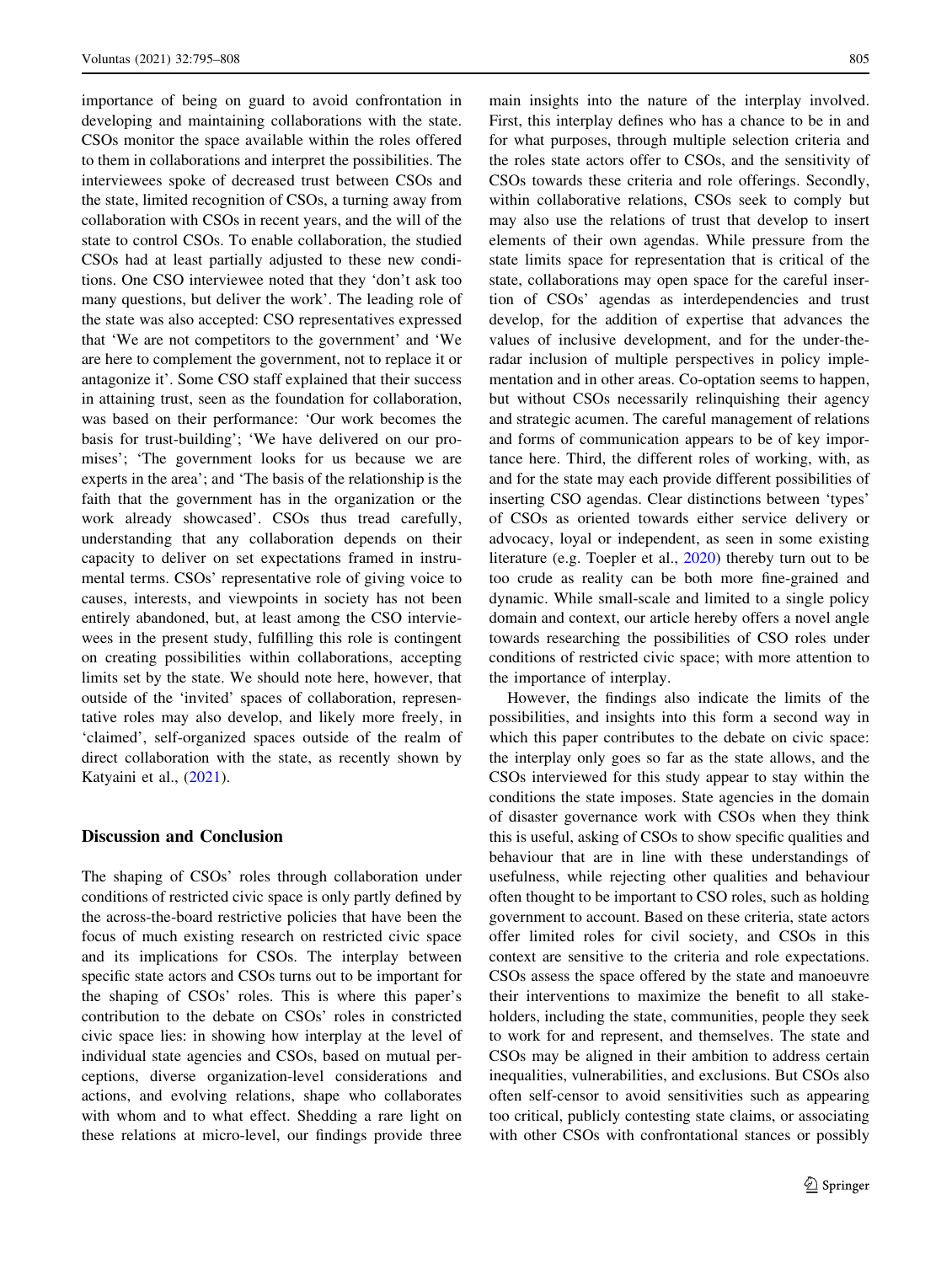even a less favourable image. Moreover, collaborations such as those discussed in this study may also contribute to silencing CSOs as they seek to protect their relations with the state.

With this, our findings lead us to suggest a deeper and disturbing significance of the limits we see for the possibilities of CSO roles within collaboration as we see in this case study. Research on civil society in authoritarian and hybrid regimes has stressed detrimental consequences for civil society's role of producing and sharing perspectives alternative to dominant state perspectives (Lewis, [2013,](#page-12-0) p. 337). Within the collaborations we studied, CSOs steer clear from such producing and sharing of perspectives. Certainly, CSOs propose ways for disaster governance to be more inclusive and insert related agendas into policy development and implementation. However, this likely cannot go much beyond understandings of inclusive development that have already been accepted by the state (cf. Mitlin et al., [2007](#page-12-0)), or at least the CSOs appear to accept this limit. Moreover, the acceptance of a focus on 'performance' in terms of delivery in collaborations shows CSOs largely falling in line with the regime. In addition, relatively politically oriented CSOs working on disaster governance appear to find themselves largely excluded from the state–CSO collaborations discussed in this article (Katyaini et al., [2021](#page-12-0); Van Wessel et al., [2019](#page-13-0)). This is particularly important considering that disasters (like many other issues on which states and CSOs collaborate) are potentially highly political in multiple ways, including the definition of disaster, the political capital disasters may bring to actors such as states, and different ideas about risks and responsibilities (Warner, [2013\)](#page-13-0). Addressing disasters' root causes can also be very political, challenging economic and political power relations at multiple levels. However, no CSOs involved in the present study sought to politicize disaster, indicating important limits to their role as voices of society and sources of alternatives, within collaborations with the state.

With many states around the world tightening control over civil society, the question of how to relate to such conditions when it comes to collaborating with the state is highly pertinent for CSOs, academics, and donors. This study points to CSO agency, and the requirement of skilful manoeuvring within specific relations. It thereby raises for CSOs questions of what they can or should do in contexts of restricted civic space, considering dilemmas they may face between following ideals of autonomy and voice, leading to exclusion and persecution, and the potential of continued relevance (within limits). As one CSO interviewee commented, 'Working with the government can be a source of life or a kiss of death': Working with state agencies can create possibilities to do good work, but, if someone angers a state official, it can lead to their CSO

being blacklisted. CSOs thus often try to tread carefully, seeking to manage their work under both more and less favourable conditions. What could be appropriate policies for CSOs for handling constraints and approaching possibilities, seeking to maintain or develop some space for their own agendas or to critique the state? Denouncing CSOs' efforts to work within limits as simple co-optation may fail to do justice to CSOs' actual engagement with their work and efforts to overcome the dilemmas they face. Future research may seek to do more justice to this than we could do in this small-scale, domain-specific study. Academics studying the role of CSOs can approach them as agents struggling with civic space issues and looking for ways to find a meaningful role in a specific policy domain, aware of the limits in place and their constraining effects. Academics can also undertake studies of the nature of CSOs' agency in specific roles (e.g. working with, as or for the state) in collaborations with government agencies under conditions of constricted civic space. In that regard, this exploratory study has offered a novel angle, but it has only scratched the surface.

When it comes to donors, we suggest for them to consider CSOs as agents navigating their possibilities within specific political and policy contexts, supporting their efforts to contribute to inclusive development under challenging circumstance, facing dilemmas but also options that they may build and capitalize on. However, we also find it wise for donors to consider the limits this agency may run into, and the conditions under which to support CSOs working with government agencies in contexts of restricted civic space.

Acknowledgements We thank the staff of state agencies and CSOs we interviewed for sharing their thoughts and experiences with us. We also thank Jennifer B. Barrett for editorial support.

Funding This study was funded by NWO-WOTRO grant number W 08.311.104.

#### Declarations

Conflict of Interest The authors declare that they have no conflict of interest.

Open Access This article is licensed under a Creative Commons Attribution 4.0 International License, which permits use, sharing, adaptation, distribution and reproduction in any medium or format, as long as you give appropriate credit to the original author(s) and the source, provide a link to the Creative Commons licence, and indicate if changes were made. The images or other third party material in this article are included in the article's Creative Commons licence, unless indicated otherwise in a credit line to the material. If material is not included in the article's Creative Commons licence and your intended use is not permitted by statutory regulation or exceeds the permitted use, you will need to obtain permission directly from the copyright holder. To view a copy of this licence, visit [http://creativecommons.](http://creativecommons.org/licenses/by/4.0/) [org/licenses/by/4.0/.](http://creativecommons.org/licenses/by/4.0/)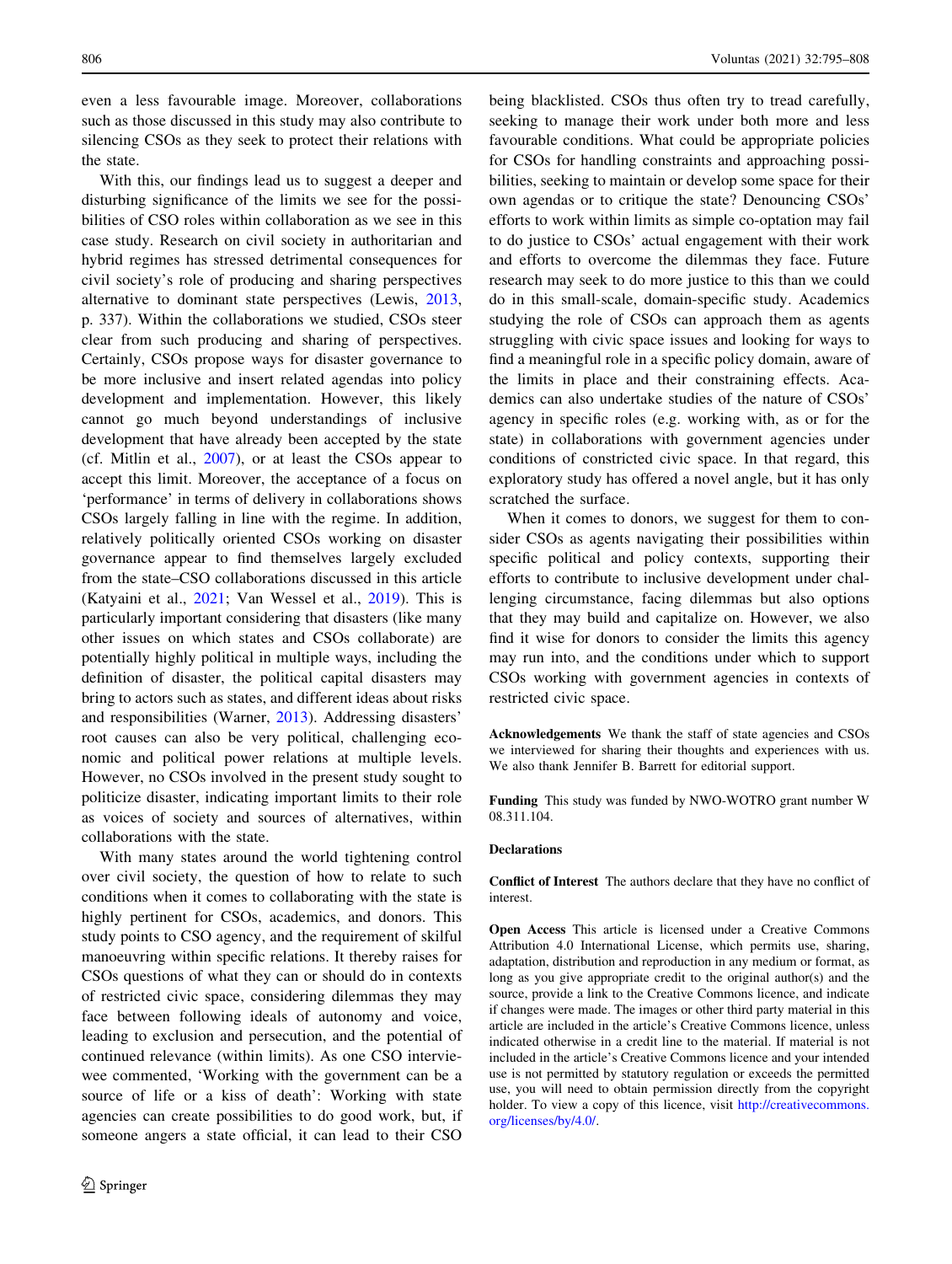### <span id="page-12-0"></span>References

- Amarasingam, A., & Argentino, M. A. (2020). The QAnon conspiracy theory: A security threat in the making. CTC Sentinel, 13(7), 37–44.
- Asian Centre of Human Rights. (2013). India's funds to NGOs squandered. [http://www.achrweb.org/info-by-country/india/](http://www.achrweb.org/info-by-country/india/indias-funds-to-ngos-squandered/) [indias-funds-to-ngos-squandered/](http://www.achrweb.org/info-by-country/india/indias-funds-to-ngos-squandered/). Retrieved April 29, 2020.
- Bahadur A., Lovell E., & Pichon F. (2016). Strengthening disaster risk management in India: A review of five state disaster management plans. [http://www.indiaenvironmentportal.org.in/](http://www.indiaenvironmentportal.org.in/files/file/Strengthening%20disaster%20risk%20management%20in%20India.pdf) [files/file/Strengthening%20disaster%20risk%20management%](http://www.indiaenvironmentportal.org.in/files/file/Strengthening%20disaster%20risk%20management%20in%20India.pdf) [20in%20India.pdf.](http://www.indiaenvironmentportal.org.in/files/file/Strengthening%20disaster%20risk%20management%20in%20India.pdf) Retrieved October 1, 2019.
- Bebbington, A. J., Hickey, S., & Mitlin, D. C. (2008). Introduction: Can NGOs make a difference? In A. J. Bebbington, S. Hickey, & D. C. Mitlin (Eds.), Can NGOs make a difference? The challenge of development alternatives (pp. 3–37). Zed Books Ltd.
- Broeckhoven, N., Reda, K. T., Townsend, D., & Verschuuren, J. (2020). CSOs in sustainable development in ethiopia: Past practices and new trajectories. African Journal of Legal Studies,  $1$ (aop),  $1-30$ .
- Buyse, A. (2018). Squeezing civic space: Restrictions on civil society organizations and the linkages with human rights. International Journal of Human Rights, 22(8), 72–91.
- Carothers, T., & Brechenmacher, S. (2014). Closing space: democracy and human rights support under fire. Carnegie Endowment for International Peace.
- Chacko, P. (2018). The right turn in India: Authoritarianism, populism and neoliberalisation. Journal of Contemporary Asia, 48(4), 541–565.
- Chakrabarti, K., Saravanamuttu, P., Tahseen, M., Wu, C.E., Magno, F.A., & Thu, M., (2018). Civic space in Asia: Emerging issues and policy lessons from six Asian countries. [http://www.eai.or.](http://www.eai.or.kr/main/english/search_view.asp?intSeq=9581&board=eng_report) [kr/main/english/search\\_view.asp?intSeq=9581&board=eng\\_report.](http://www.eai.or.kr/main/english/search_view.asp?intSeq=9581&board=eng_report) Retrieved May 1, 2019.
- Chambers, S., & Kopstein, J. (2001). Bad civil society. Political Theory, 29(6), 837–865.
- Chandhoke, N. (2001). The 'civil' and the 'political' in civil society. Democratization, 8(2), 1–24.
- Chatterjee, A., Gupta, D., & Jain, N. (2010). Coordination of disaster response: potential and challenges from Indian experiences. [https://pdfs.semanticscholar.org/6513/2776acce77071355ad30e2](https://pdfs.semanticscholar.org/6513/2776acce77071355ad30e2b08498504881a1.pdf) [b08498504881a1.pdf](https://pdfs.semanticscholar.org/6513/2776acce77071355ad30e2b08498504881a1.pdf) . Retrieved September 18, 2019.
- CIVICUS (2020) The state of civil society Report. https:// www. CIVICUS.org/index.php/state-of-civil-society-report-2020. Retrieved August 15, 2020.
- Doane, D. (2016). The Indian government has shut the door on NGOs. The Guardian, September 7. [https://www.theguardian.com/global](https://www.theguardian.com/global-development-professionals-network/2016/sep/07/the-indian-government-has-shut-the-door-on-ngos)[development-professionals-network/2016/sep/07/the-indian-gov](https://www.theguardian.com/global-development-professionals-network/2016/sep/07/the-indian-government-has-shut-the-door-on-ngos) [ernment-has-shut-the-door-on-ngos](https://www.theguardian.com/global-development-professionals-network/2016/sep/07/the-indian-government-has-shut-the-door-on-ngos). Retrieved January 13, 2020.
- Dupuy, K., Ron, J., & Prakash, A. (2016). Hands off my regime! Governments' restrictions on foreign aid to non-governmental organizations in poor and middle-income countries. World Development, 84, 299–311.
- Fransen, L., Dupuy, K., Hinfelaar, M. Mazumder,S.M.Z. Sharp, W. (2020). Adjust, resist or disband? The effect of political repression on civil society organizations in Bangladesh and Zambia. [https://includeplatform.net/wp-content/uploads/2020/](https://includeplatform.net/wp-content/uploads/2020/01/Fransen_Rearch_report.pdf) [01/Fransen\\_Rearch\\_report.pdf.](https://includeplatform.net/wp-content/uploads/2020/01/Fransen_Rearch_report.pdf) Retrieved September 13, 2020.
- Giersdorf, S., & Croissant, A. (2011). Civil society and competitive authoritarianism in Malaysia. Journal of Civil Society, 7(1), 1–21.
- Government of Bihar. (2016). Roadmap for disaster risk reduction 2015–2030, revised draft. [http://www.disastermgmt.bih.nic.in/](http://www.disastermgmt.bih.nic.in/Circulars/Draft_Bihar_DRR%20Roadmap.pdf)

[Circulars/Draft\\_Bihar\\_DRR%20Roadmap.pdf.](http://www.disastermgmt.bih.nic.in/Circulars/Draft_Bihar_DRR%20Roadmap.pdf) Retrieved October 5, 2019.

- Government of Bihar, Disaster Management Department, (n.d.). The State Disaster Management Plan. [http://disastermgmt.bih.nic.in/](http://disastermgmt.bih.nic.in/bsdma%20plan/00%20INDEX.pdf) [bsdma%20plan/00%20INDEX.pdf.](http://disastermgmt.bih.nic.in/bsdma%20plan/00%20INDEX.pdf) Retrieved October 5, 2019.
- Gujarat State Disaster Management Authority. (2016–2017). Gujarat State Disaster Management Plan. Volume 1. [http://www.gsdma.](http://www.gsdma.org/uploads/Assets/other/gsdmp-2016-17-volume-106072017115412038.pdf) [org/uploads/Assets/other/gsdmp-2016-17-volume-10607201711](http://www.gsdma.org/uploads/Assets/other/gsdmp-2016-17-volume-106072017115412038.pdf) [5412038.pdf](http://www.gsdma.org/uploads/Assets/other/gsdmp-2016-17-volume-106072017115412038.pdf). Retrieved October 5, 2019.
- Heiss, A. (2017). Amicable contempt: The strategic balance between dictators and international NGOs. Doctoral dissertation, Duke University.
- Hossain, N., Khurana, N., Mohmand, S., Nazneen, S., Oosterom, M., Roberts, T., Santos, R., Shankland, A., & Schröder, P. (2018). What Does Closing Civic Space Mean for Development? A Literature Review and Proposed Conceptual Framework. Sussex: Institute of Development Studies.
- Jones, S., Oven, K. J., & Wisner, B. (2016). A comparison of the governance landscape of earthquake risk reduction in Nepal and the Indian State of Bihar. International Journal of Disaster Risk Reduction, 15, 29–42.
- Katyaini, S., & Wessel, M., & Sahoo, S. (2021). Representation by development organizations. Evidence from India and implications for inclusive development. Journal of Environment & Development 30(1): 98–123.
- Kiai, M. (2016). Analysis of International Law, Standards and Principles Applicable to the FCRA Act 2010 and Rules 2011. Geneva: Office of the United Nations High Commissioner for Human Rights. [https://www.ohchr.org/Documents/Issues/FAsso](https://www.ohchr.org/Documents/Issues/FAssociation/InfoNoteIndia.pdf) [ciation/InfoNoteIndia.pdf](https://www.ohchr.org/Documents/Issues/FAssociation/InfoNoteIndia.pdf). Retrieved March 24, 2021.
- Krygier, M. (1996). The Sources of Civil Society. Second Richard Krygier Memorial Lecture. [https://www.abc.net.au/radiona](https://www.abc.net.au/radionational/programs/backgroundbriefing/the-sources-of-civil-society/3563756) [tional/programs/backgroundbriefing/the-sources-of-civil-society/](https://www.abc.net.au/radionational/programs/backgroundbriefing/the-sources-of-civil-society/3563756) [3563756.](https://www.abc.net.au/radionational/programs/backgroundbriefing/the-sources-of-civil-society/3563756) Retrieved December 2, 2020.
- Kulmala, M. (2016). Post-Soviet "political"?: "Social" and" political'' in the work of Russian socially oriented CSOs. Demokratizatsiya: The Journal of Post-Soviet Democratization 24(2): 199–224.
- Lewis, D. (2013). Civil society and the authoritarian state: Cooperation, contestation and discourse. Journal of Civil Society, 9(3), 325–340.
- Lorch, J., & Bunk, B. (2017). Using civil society as an authoritarian legitimation strategy: Algeria and Mozambique in comparative perspective. Democratization, 24(6), 987–1005.
- Ministry of Law and Justice. (2005). National Disaster Management Act. [https://ndma.gov.in/images/ndma-pdf/DM\\_act2005.pdf](https://ndma.gov.in/images/ndma-pdf/DM_act2005.pdf). Retrieved May 11, 2019.
- Mitlin, D., Hickey, S., & Bebbington, A. (2007). Reclaiming development? NGOs and the challenge of alternatives. World development, 35(10), 1699–1720.
- National Disaster Management Authority. (2009). National Policy on Disaster Management. Available at: [https://ndma.gov.in/images/](https://ndma.gov.in/images/guidelines/national-dm-policy2009.pdf) [guidelines/national-dm-policy2009.pdf](https://ndma.gov.in/images/guidelines/national-dm-policy2009.pdf). Retrieved October 10, 2019.
- Nilsen, A.G. (n.d.). From Inclusive Neoliberalism to Authoritarian Populism: Trajectories of Change in the World's Largest Democracy. [https://www.academia.edu/36270820/From\\_Inclu](https://www.academia.edu/36270820/From_Inclusive_Neoliberalism_to_Authoritarian_Populism_Trajectories_of_Change_in_the_Worlds_Largest_Democracy) sive Neoliberalism to Authoritarian Populism Trajectories of [Change\\_in\\_the\\_Worlds\\_Largest\\_Democracy](https://www.academia.edu/36270820/From_Inclusive_Neoliberalism_to_Authoritarian_Populism_Trajectories_of_Change_in_the_Worlds_Largest_Democracy). Retrieved January 13, 2020.
- O'Donnell, G., & Schmitter, P. (1986). Transitions from Authoritarian Rule. Johns Hopkins University Press.
- Pauly, R., De Rynck, F., & Verschuere, B. (2016). The Relationship Between Government and Civil Society: A Neo-Gramscian Framework for Analysis. [https://biblio.ugent.be/publication/](https://biblio.ugent.be/publication/8065871/file/8065904.pdf) [8065871/file/8065904.pdf](https://biblio.ugent.be/publication/8065871/file/8065904.pdf). Retrieved March 24, 2021.